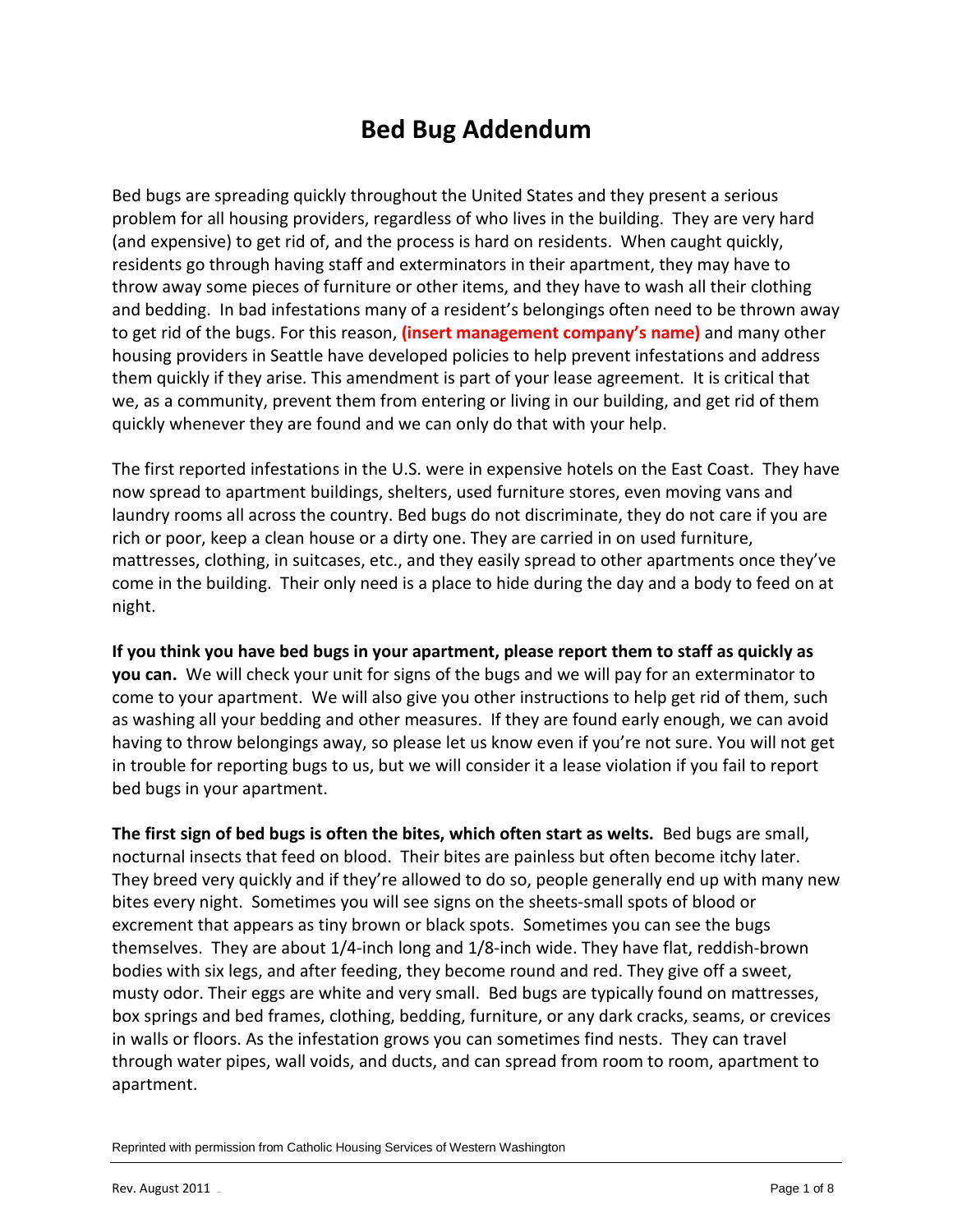### **Preventing the Introduction of Bed Bugs**

- **Use permanent plastic mattress covers on all beds.** Put duct tape over the zipper as bed bugs are small enough to fit through the openings around the zipper. The covers are inexpensive and the staff can suggest places to find them. If you notice that the plastic covering is torn, it needs to be replaced. It only works if the mattress is completely enclosed.
- **Used mattresses, used furniture, and used rugs need to be checked by the staff within a week of coming into the building.** Even furniture from thrift stores will need to be inspected. Please make an appointment with staff when you are bringing in used furniture.
- **Do not store items for other people, especially if they have been staying in a shelter or live in a building that has had bed bugs.** All of the shelters currently have bed bugs and several apartment buildings do as well. Allowing your friends to store their backpacks and other items, even for a short time, could bring in bed bugs.
- **Eliminate excess clutter** (particularly near beds and clothes), to reduce the number of places where the bugs can hide. Even if you do not have bed bugs, it is a good idea to reduce the clutter now since it would have to be cleared for the exterminators to do their work. It will also help you in passing SHA inspections.
- **If you think you might have bed bugs and you have reported it to staff, seal bedding and** clothing (e.g., sheets, blankets, pillows, and pillow cases) in a plastic bag before transporting them into or through the building, to avoid spreading the infestation to other areas. We can provide plastic bags at the office. The laundry room is an excellent place to transfer bed bugs, so keep your items in bags and under your control at all times. Dry all clothing on a hot setting. The heat is what kills the bed bugs, not the water.
- **Staff will be inspecting your bedroom area once every three months** in addition to the regular inspection that we conduct with the pest control people. This inspection will be limited to your bed area. We will be turning over your mattress, and looking under the bed. We ask that you do not launder your sheets prior to this inspection so we can check for bed bugs. We as staff realize that this is very intrusive, but regular inspections are the only way we will be able to control the bed bugs. The people doing the inspections have been trained to look for signs of bed bugs. We feel that providing a clean, safe and bug free living space is paramount. We will be respectful of your belongings.
- **We are required to give you 48 hours notice** of our intent to enter. Since speed is important we might from time to time ask your permission to enter without the proper notice. You have the right to refuse us entry unless we have given you 48 hour notice.
- **Our hope is that you do not get bed bugs.** But we will take action as soon as we can. It is our goal to keep bed bugs out of the buildings and we need your cooperation. Please report people who are violating these rules to staff so we can address the problem. It is your building and you have the right to take care of it.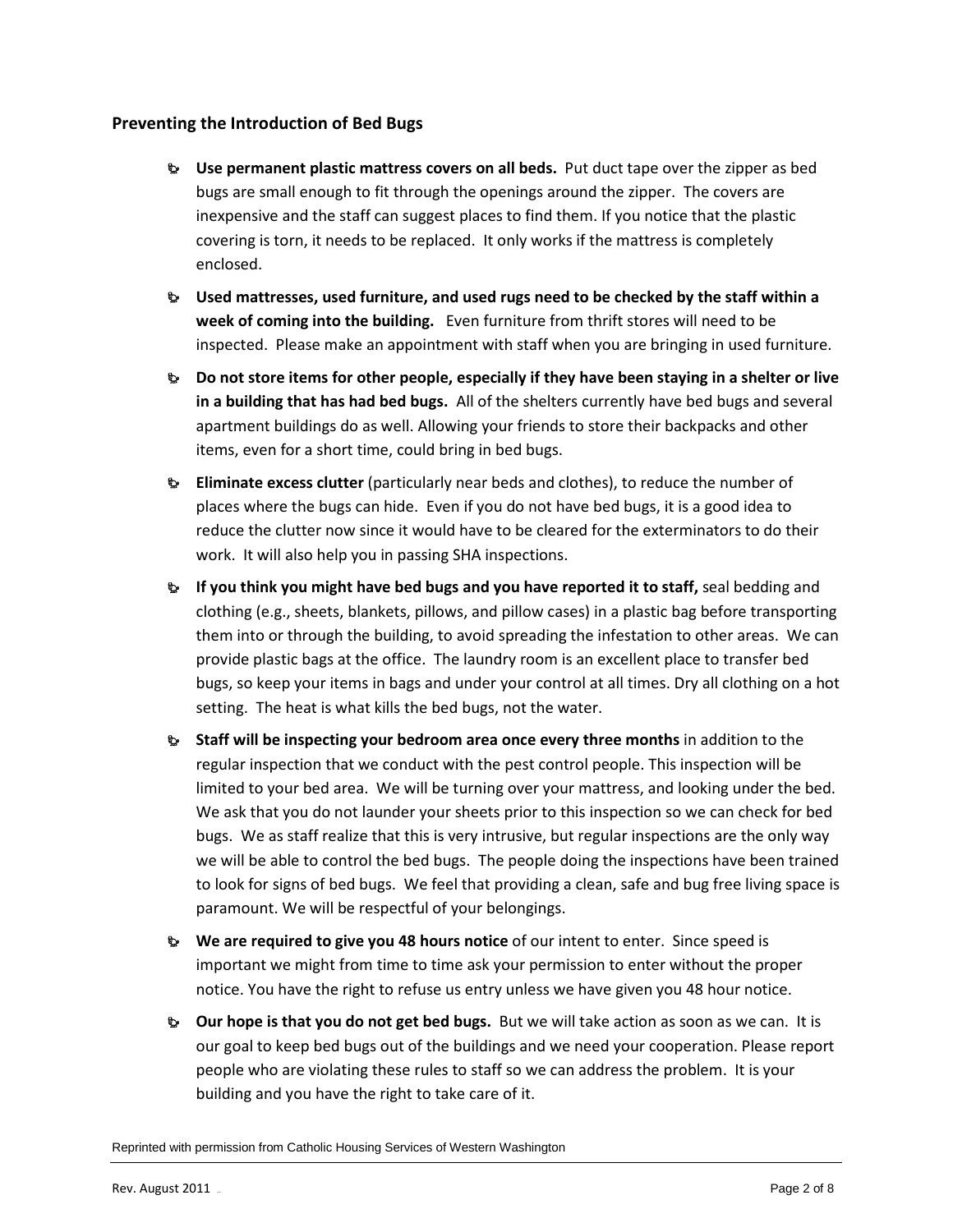### **Getting Rid of Bed Bugs**

- **Report the bugs to staff**. We will send someone to inspect your apartment and advise you if there are bed bugs. Then staff will ask for your cooperation and let you know specifically what needs to be done.
- **Staff will assist** you in getting your apartment ready for the Pest Control Company. All items must be pulled away from baseboards, and clutter such as piles of clothes or toys must be cleaned up. We will advise you of any furniture that will need to be discarded.
	- $\rightarrow$  Mattresses with tears will have to be bagged and thrown away.
	- $\rightarrow$  Overstuffed furniture that has rips will have to be bagged and discarded.
	- Excess printed media will have to be bagged and discarded. More than two or three boxes will be considered excess.
	- $\rightarrow$  The pest control company will need access to all of the floor boards.
	- **►** Excess clothing will have to be discarded. More than two or three large bags will be considered excess.
	- ◆ Open food items will need to be discarded because of possible contamination with pest control chemicals.
	- Items hanging on the walls will need to be removed, inspected and treated.
- **Do not remove** items from your apartment with-out contacting staff. We will provide plastic bags, and assist you in removing large items. This to keep the potential of spreading the bugs down. **Not cooperating or throwing away un-bagged items with bugs is a violation of the building rules.** You will not be charged disposal fees on any items we remove because of bed bugs.
- **Do not treat mattresses with insecticides**. If a mattress with bed bugs on it is torn it will need to be thrown out, as the bugs can live inside the mattress where they can't be reached. We will provide a mattress cover for your mattress if it is not torn; it must stay in place for at least 18 months because bed bugs can live that long without feeding. Please report to staff if the cover becomes torn.
- **Eliminate excess clutter** (particularly near beds and clothes), to reduce the number of places where the bugs can hide. Staff or the pest control company will tell you what needs to be cleaned up.
- **Vacuum cracks, crevices**, and other hiding places in walls, floors, and furniture where adult bed bugs or eggs are found. Dispose of the vacuum contents in a sealed trash bag.
- **De Use hot, soapy water** or rubbing alcohol to wipe surfaces where the bugs are living. A scrub brush will remove eggs from the bed rails, floor boards and walls.
- **Wash any infested bedding, clothing, and stuffed toys with hot**, soapy water and dry it on the hottest dryer setting. It is the heat that kills the bugs, not the water or soap. Clothing needs to be washed and bagged prior to the pest control person coming to treat your apartment. Staff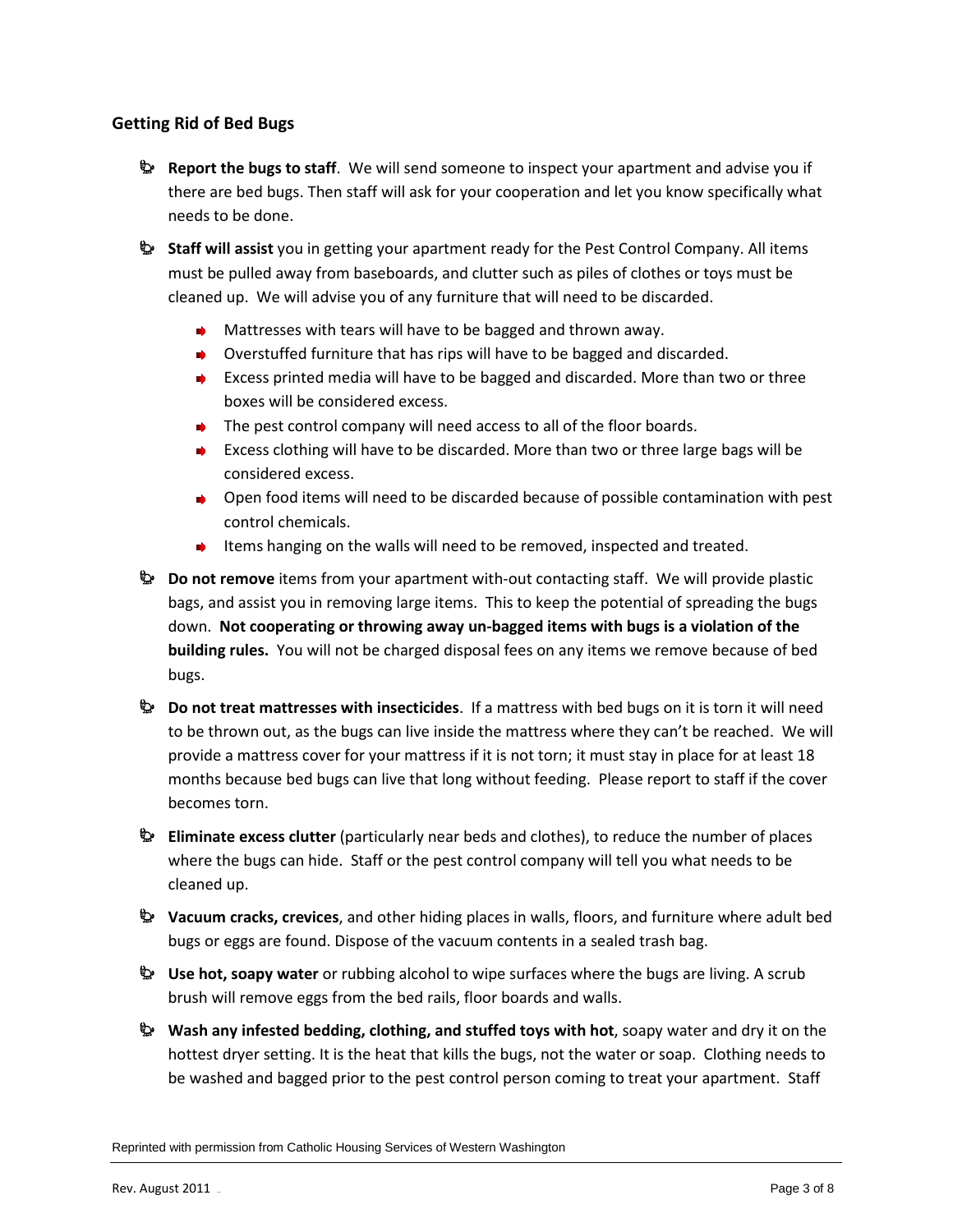can assist you with this. Do not return un-bagged clean clothing to your apartment until after the pest control people have treated your apartment.

- **The staff may ask to place traps in your apartment.** To find out how bad the infestation is, the staff may ask to use a sticky trap in your apartment**.** This helps the exterminator make decisions about how best to treat the apartment.
- **We will be using various methods** to control bed bugs when we find them. But the most important thing is cooperation from the residents and de-cluttering the apartment. Failing to cooperate with staff doing bed bug treatment is a violation of the lease.

### **A pest control journal cites these as some of the reasons that bed bug treatments sometimes fail:**

### **Lack of cooperation from residents**

In our experience, the major reason for bed bug retreats in apartments was that the residents didn't prepare on the day of the initial treatment. *Resident cooperation with the pest control service is a must.* Residents scheduled for an initial or major bed bug service need to follow the instructions of the pest control company. Often this will mean residents will need to strip their beds of all blankets and sheets, completely empty all closets, dressers, and nightstands, wash all clothing and linens and place them inside plastic bags or bins in the living room, and then vacuum before service. Such action may sound extreme but it must be done to eliminate bed bugs in clothes and possessions, and to provide the technician with the access necessary for effective treatment.

### **No "magic bullet" insecticides**

Modern insecticides are proving to be somewhat ineffective against bed bugs. Recent university research has shown that bed bugs are often resistant to many of the common insecticides being used today. In addition, some treatments appear to be repelling bed bugs from treated areas around the bed and furniture and driving them into deeper harborage, up into ceilings, and even into other rooms and onto other floors.

I understand that bed bugs may be present at some time at **(insert property name)**. I agree to cooperate with staff in treating my apartment.

| <b>Resident Printed Name</b>                                                   | <b>Resident Signature</b>   | Date |
|--------------------------------------------------------------------------------|-----------------------------|------|
| Management Printed Name                                                        | <b>Management Signature</b> | Date |
| Reprinted with permission from Catholic Housing Services of Western Washington |                             |      |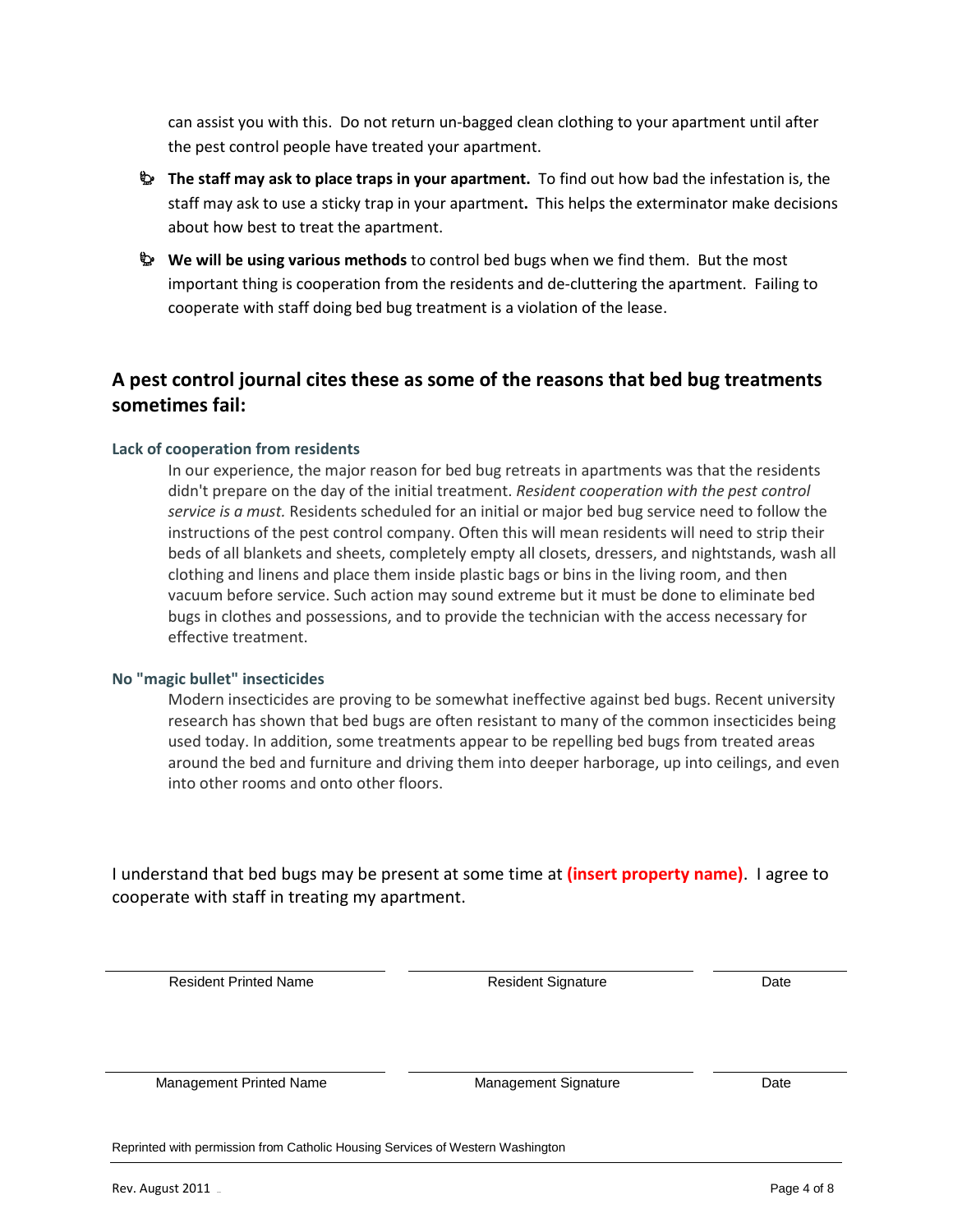## **How to Get Ready for Your Bed Bug Service Visit**

Bed bugs are tough to control. They hide in many places…in beds, closets, furniture, behind pictures, in tiny cracks in the wall… so inspections and treatments must be thorough. Pest control technicians need your cooperation in order to control bed bugs successfully.

Before technicians can treat your home, you must prepare your home for service. Here's how:

#### **Strip your beds**

Remove all sheets, blankets, mattress covers, pillowcases, etc. from your beds and wash. Fold them and place them in plastic garbage bags. Do not put them back on the bed until the evening after pest control service.



**Strip your beds of sheets, blankets, mattress covers, etc.** 



**A cluttered closet makes it impossible to control bed bugs** 

*Photos © Pinto & Associates* 

#### **Remove everything from bedroom and hall closets**

Your closets must be empty. Empty all dresser drawers and night stand drawers. Take everything out of nightstands and other furniture near the beds. Dresser drawers and nightstands must be empty. Remove all clothing, toys, boxes, etc. from bedroom floors. Place items in the living room.

#### **Wash ALL clothing, towels, and other linens**

This means everything … and place the clean items inside plastic storage bins or plastic garbage bags. Store them in the living room until after treatment.

#### **Vacuum**

Vacuum floors, furniture, and inside closets, dresser drawers, and bedstands. Also vacuum mattresses and box springs. Dispose of vacuum bag.

#### **Provide access for pest control technician**

Make sure the technician can get into all closets. If possible, move bedroom furniture away from walls so there is a 3 foot space between the furniture and walls.

#### **Avoid contact with insecticide until dry**

Make sure there are no animals or people in the apartment during treatment and for at least 2 hours afterwards (check with the pest control technician for the exact time).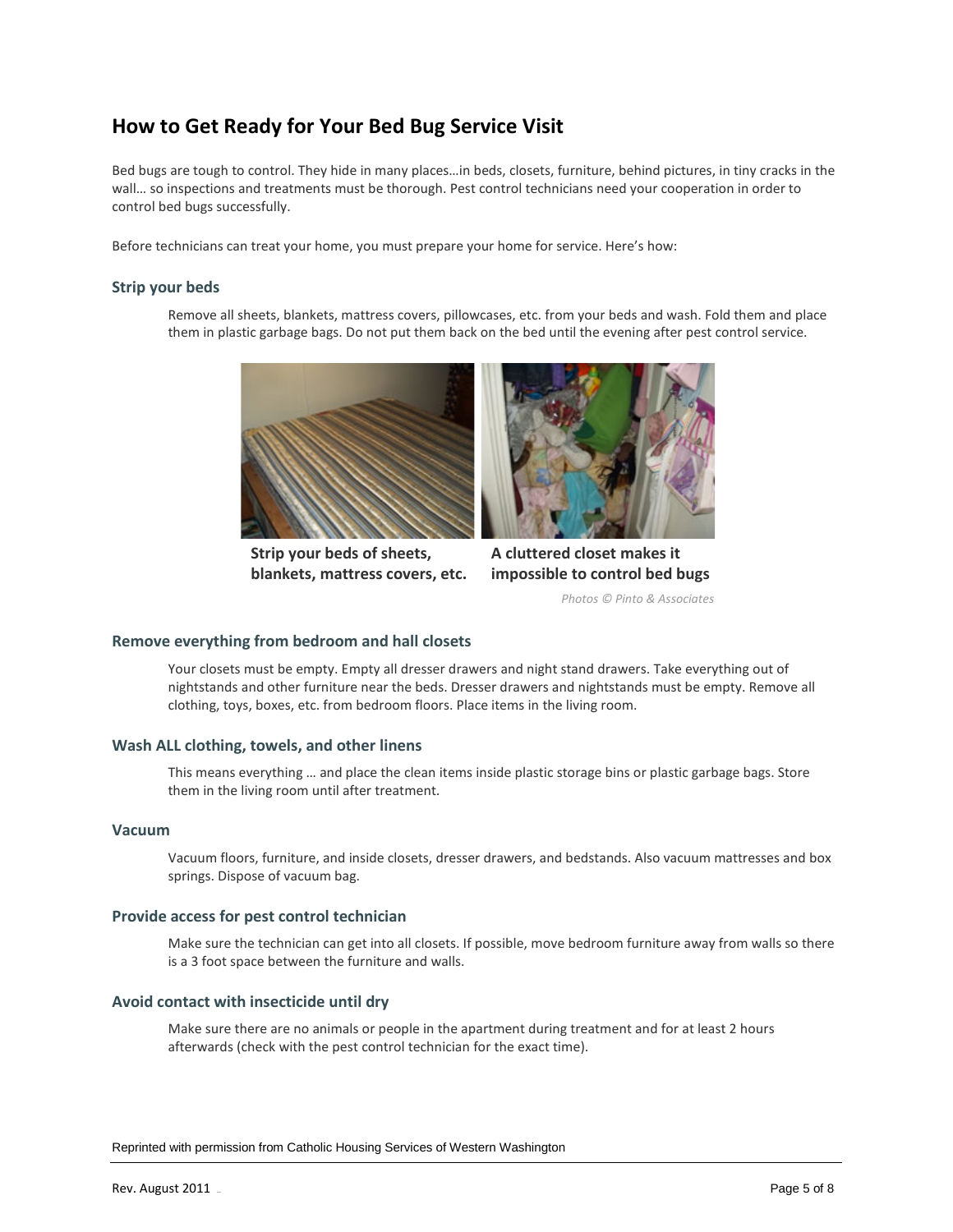## **"How Did These Bed Bugs Get Into My Home?"**

Bed bugs are secretive insects. They live in the dark in tight cracks, crevices, and holes near sleeping areas.

New bed bug infestations are usually centered around the mattress and bed frame. In heavier infestations, bugs move out to occupy hiding places further from the bed as well.

Bed bugs can hide in beds, furniture, piles of clothing, back packs, and similar everyday items. They can live for 6 or 7 months between feedings.

## **Common Ways for Bed Bugs to Infest Apartments**

The most common way for bed bugs to invade your home is for you, your family, or your friends to bring them in without realizing it. Bed bugs are excellent "hitch-hikers." Here are some ways you could bring bed bugs into your home:

- Picking up bed bug-infested beds, mattresses, or furniture that has been discarded and placed on the street or by a dumpster.
- Visiting someone who has bed bugs and carrying them back with you on your clothing or possessions. (Children playing together in one home after another can be transferring bed bugs in their toys and backpacks.)
- Staying overnight in a bed bug-infested room in a hotel or home and bringing them home in your luggage.
- **Renting furniture infested with bed bugs from furniture** rental companies.
- **Buying bed bug-infested second-hand furniture,** carpets, blankets, luggage, pictures, and fixtures from stores, yard sales, auctions, and flea markets.



**Discarded mattresses, box springs, and furniture are often infested with bed bugs** 

*Photo © Pinto & Associates* 

Bed bugs can also migrate from one apartment to the next through pipe and wiring runs, and through wall and ceiling voids, in the same way that cockroaches move between apartments.

## **Reduce Clutter, Vacuum, and Use Mattress Covers**

There are a number of things you can do to make it more difficult for bed bugs to infest your bed.

- Vacuum your bedroom often, particularly the area around the bed and the bed itself.
- Reduce clutter. Don't keep piles of clothes, boxes, toys, shoes, etc. on the floor, under the bed, or in closets. They provide hiding places for bed bugs.
- Buy bed bug proof mattress covers (encasements) and put them on your mattresses and box springs. The encasements trap any bed bugs hidden inside the mattress and box spring so that they can't come out and bite. They will eventually die.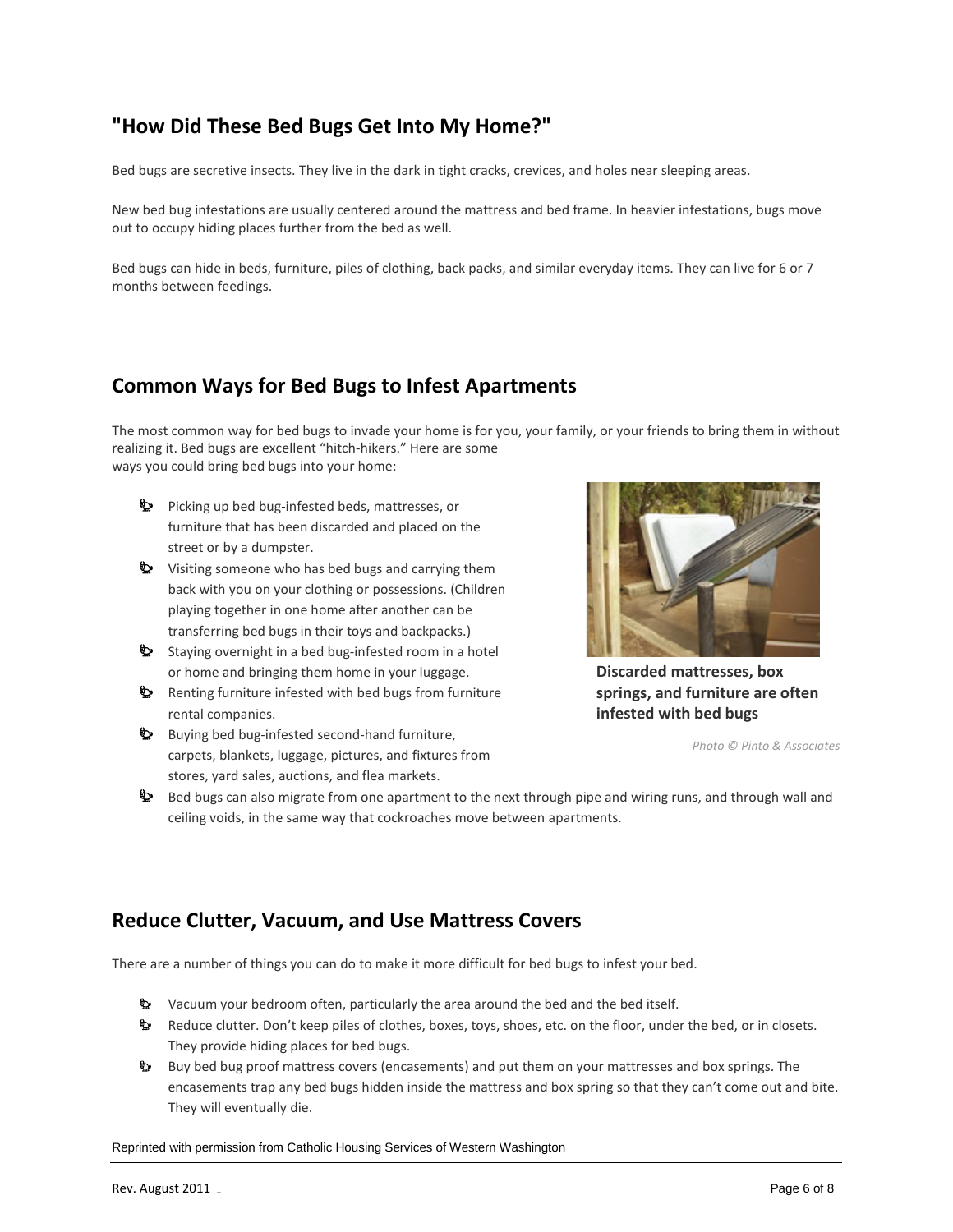The encasements also prevent any new bugs from finding hiding places in your mattresses and box springs.

You can purchase encasements online or from pest control supply companies and medical supply stores. Prices range from \$20 to over \$100 each depending on their quality, size, and thickness. Choose encasements specially designed to protect against bed bugs. For a complete discussion of encasements, [click here,](http://www.techletter.com/Archive/Technical%20Articles/bedbugrecommend.html) and go to #10.



**Quality mattress and box spring encasements reduce bed bug problems** 

*Photo by Richard Cooper, Cooper Pest Solutions* 

- Pull your bed a couple of inches away from the wall so that it is not touching the wall.
- Regularly inspect bed frames and the seams in your mattresses and box springs. Call your rental office if you find a bed bug.
- Do not scavenge mattresses, beds, or other furniture that others have thrown away. Carefully inspect used furniture, rental furniture, used luggage, and other used items before bringing them into your home.

## **How to Find Bed Bugs in Apartments**

Anyone inexperienced with bed bugs will have little idea of just how intense an inspection it takes to find all the pockets of a bed bug infestation. Your initial inspection must be thorough, and you will need to return again after treatment and reinspect just as thoroughly.

Always check these potential hotspots:

#### **Check the bed**

Are you squeamish? Better wear gloves. Strip back the covers and look for blood spots on the sheets. Stand up the mattress. Remove the box spring and flip it over. There is no way to find bed bugs in a bed unless you do. Inspect both carefully. Check every seam.

A prime location for a bed bug is resting upside down on the underside of the box spring where the box rests on the bed frame. Look inside the box spring, too. Shine a flashlight through the gauze fabric on the bottom of the box spring. You may even have to remove the stapled fabric to inspect inside.

Also check the head board, if there is one, and look inside anything and everything that is stored under the bed. Bed bugs can hide inside shoe boxes, for example.